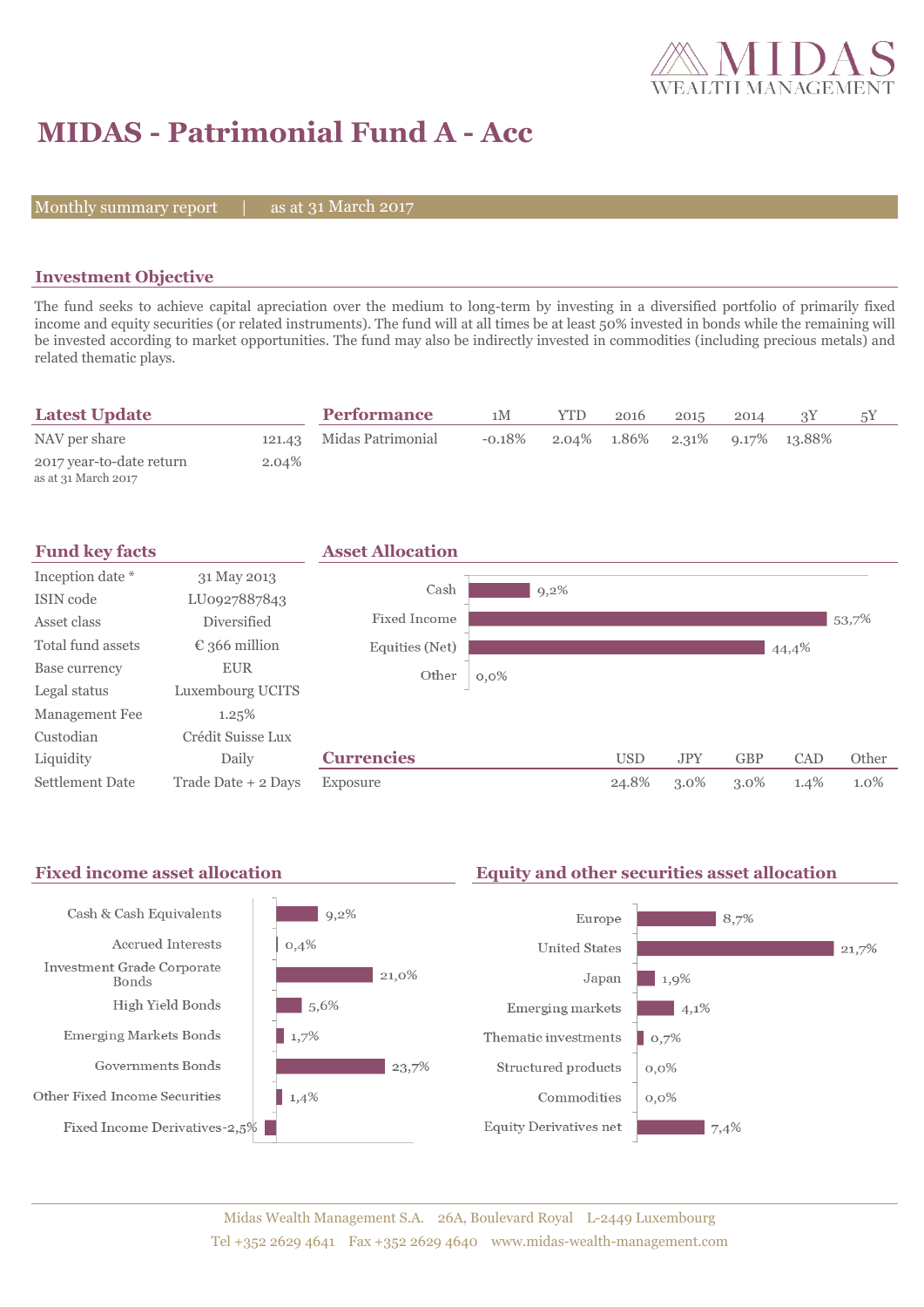

# **MIDAS - Patrimonial Fund A - Acc**

Monthly summary report | as a 31 March 2017

| Top 10 fixed income holdings         | <b>YTM</b> | Rating     | Weight  | <b>Fixed income rating breakdown</b> |
|--------------------------------------|------------|------------|---------|--------------------------------------|
| SPANISH GOV'T: SPGB 0 3/4 07/30/21   | 0.2%       | $BBB+$     | 7.8%    |                                      |
| FRANCE O.A.T.: FRTR 0 1/2 05/25/25   | 0.7%       | AA         | 4.0%    | 4,1%<br>AAA                          |
| BTPS: BTPS 0.35 11/01/21             | 0.8%       | <b>BBB</b> | 4.0%    | 7,8%<br>AA                           |
| BTPS: BTPS 1 1/4 12/01/26            | 2.1%       | <b>BBB</b> | 3.8%    | 1,7%<br>А                            |
| DEUTSCHLAND REP: DBR o 08/15/26      | 0.2%       | AAA        | 2.1%    | <b>BBB</b><br>53,8%                  |
| GAZPROMBANK: GPBRU 3.984 10/30/18    | 1.2%       | $BB+$      | 1.1%    | <b>BB</b><br>8,8%                    |
| PORTUGUESE OT'S : PGB 2.2 10/17/22   | 2.2%       | $BB+$      | $1.1\%$ | B<br>6,1%                            |
| ATOS: ATOFP 2 3/8 07/02/20           | $0.3\%$    | <b>NR</b>  | $0.9\%$ | <b>CCC</b><br>0,5%                   |
| AMPLIFON SPA: AMPIM 47/8 07/16/18    | $0.3\%$    | <b>NR</b>  | $0.9\%$ | <b>NR</b><br>17,2%                   |
| SPAIN I/L BOND : SPGBEI 0.3 11/30/21 | 0.7%       | $BBB+$     | $0.9\%$ |                                      |

| Top 10 equity holdings           | Sector                        | Weight | <b>Equity sector breakdown</b>        |                     |
|----------------------------------|-------------------------------|--------|---------------------------------------|---------------------|
| <b>WELLS FARGO &amp; CO</b>      | Financials                    | 0.7%   | Consumer Discretionary                | 13,3%               |
| <b>BANK OF AMERICA CORP</b>      | Financials                    | 0.7%   | Consumer Staples                      | 10,7%               |
| PEPSICO INC                      | <b>Consumer Staples</b>       | 0.7%   | Energy                                | 8,7%                |
| <b>JPMORGAN CHASE &amp; CO</b>   | Financials                    | 0.7%   | Financials                            | 15,4%               |
| <b>PROCTER &amp; GAMBLE</b>      | <b>Consumer Staples</b>       | 0.6%   | Health Care                           | 13,3%               |
| <b>ALTICE NV-A</b>               | Consumer Discretionary        | 0.6%   | Information Technology<br>Industrials | 18,0%<br>9,4%       |
| ALPHABET INC-CL A                | <b>Information Technology</b> | 0.6%   | Materials                             | 5,5%                |
| <b>CHECK POINT SOFTWARE TECH</b> | <b>Information Technology</b> | 0.6%   | Telecommunication                     | $-2.5%$             |
| <b>RAYTHEON COMPANY</b>          | Industrials                   | 0.6%   | Utilities                             | 1,3%                |
| <b>JOHNSON &amp; JOHNSON</b>     | <b>Health Care</b>            | 0.6%   | Real Estate                           | $\blacksquare$ 1,8% |

## **Top 5 funds and other holdings**

| Nordea Stable Emerging Markets Equity   | $2.2\%$ |
|-----------------------------------------|---------|
| Robeco US Select Opportunities Equities | $2.0\%$ |
| Amundi ETF TOPIX EUR Hedged             | $1.9\%$ |
| iShares MSCI Emerging Markets           | $1.9\%$ |
| <b>MM</b> Convertible Europe            | 1.4%    |